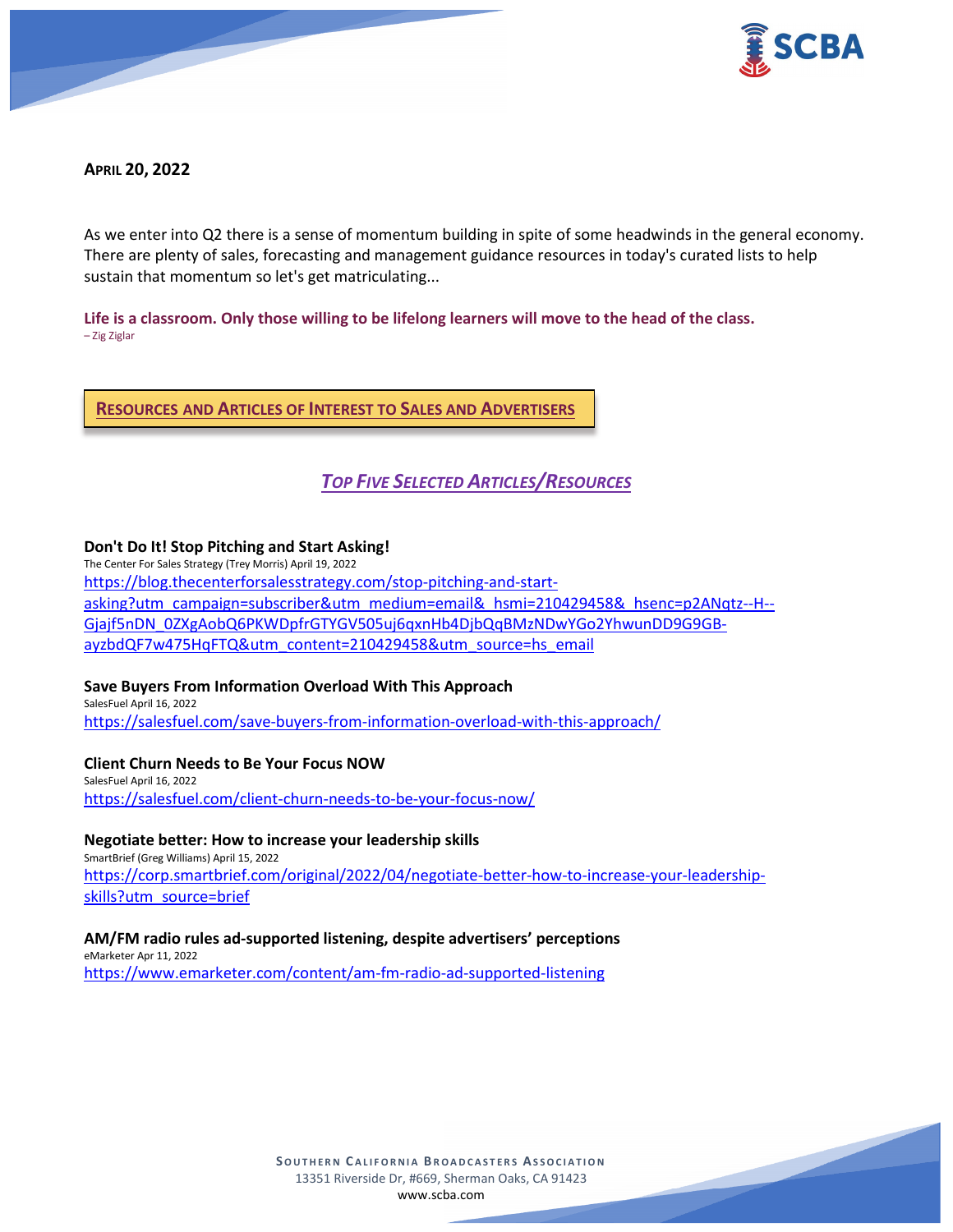

# *CURATED ARTICLES/RESOURCES FOR REFERENCE, BACKGROUND AND TRACKING*

### **Online Employment Services Place 100K Radio Ads In One Week.**

Inside Radio (Media Monitors) April 19, 2022 [https://www.insideradio.com/free/online-employment-services-place-100k-radio-ads-in-one](https://www.insideradio.com/free/online-employment-services-place-100k-radio-ads-in-one-week/article_d1f2c776-bfa9-11ec-99c0-53fb2e0d8185.html)[week/article\\_d1f2c776-bfa9-11ec-99c0-53fb2e0d8185.html](https://www.insideradio.com/free/online-employment-services-place-100k-radio-ads-in-one-week/article_d1f2c776-bfa9-11ec-99c0-53fb2e0d8185.html)

## **Cumulus Releases Report on Podcast Audience, Smart Speaker Owners**

**Shares findings on listener habits and demographics** RadioWorld April 18, 2022 [https://www.radioworld.com/uncategorized/cumulus-releases-report-on-podcast-audience-smart-speaker](https://www.radioworld.com/uncategorized/cumulus-releases-report-on-podcast-audience-smart-speaker-owners?utm_source=SmartBrief&utm_medium=email&utm_campaign=45863C53-9E40-4489-97A3-CC1A29EF491D&utm_content=AF6DA1FE-BFD9-471C-A4F9-D9EBD6D0CCE0&utm_term=56635b9b-0180-46fb-92ea-d1c65bc244bb)[owners?utm\\_source=SmartBrief&utm\\_medium=email&utm\\_campaign=45863C53-9E40-4489-97A3-](https://www.radioworld.com/uncategorized/cumulus-releases-report-on-podcast-audience-smart-speaker-owners?utm_source=SmartBrief&utm_medium=email&utm_campaign=45863C53-9E40-4489-97A3-CC1A29EF491D&utm_content=AF6DA1FE-BFD9-471C-A4F9-D9EBD6D0CCE0&utm_term=56635b9b-0180-46fb-92ea-d1c65bc244bb) [CC1A29EF491D&utm\\_content=AF6DA1FE-BFD9-471C-A4F9-D9EBD6D0CCE0&utm\\_term=56635b9b-0180-46fb-](https://www.radioworld.com/uncategorized/cumulus-releases-report-on-podcast-audience-smart-speaker-owners?utm_source=SmartBrief&utm_medium=email&utm_campaign=45863C53-9E40-4489-97A3-CC1A29EF491D&utm_content=AF6DA1FE-BFD9-471C-A4F9-D9EBD6D0CCE0&utm_term=56635b9b-0180-46fb-92ea-d1c65bc244bb)[92ea-d1c65bc244bb](https://www.radioworld.com/uncategorized/cumulus-releases-report-on-podcast-audience-smart-speaker-owners?utm_source=SmartBrief&utm_medium=email&utm_campaign=45863C53-9E40-4489-97A3-CC1A29EF491D&utm_content=AF6DA1FE-BFD9-471C-A4F9-D9EBD6D0CCE0&utm_term=56635b9b-0180-46fb-92ea-d1c65bc244bb)

## **Joel Raab: Radio, Focus On What We Do Well.**

Inside Radio April 19, 2022

[https://www.insideradio.com/free/joel-raab-radio-focus-on-what-we-do-well/article\\_5f50c370-bfaa-11ec-aebb-](https://www.insideradio.com/free/joel-raab-radio-focus-on-what-we-do-well/article_5f50c370-bfaa-11ec-aebb-8f6cdc14016b.html)[8f6cdc14016b.html](https://www.insideradio.com/free/joel-raab-radio-focus-on-what-we-do-well/article_5f50c370-bfaa-11ec-aebb-8f6cdc14016b.html)

### **Here Is How Podcasting's Ad-Skip Rates Stack Up To Other Media.**

Inside Radio April 18, 2022 [https://www.insideradio.com/podcastnewsdaily/here-is-how-podcasting-s-ad-skip-rates-stack-up-to-other](https://www.insideradio.com/podcastnewsdaily/here-is-how-podcasting-s-ad-skip-rates-stack-up-to-other-media/article_a7545f5e-bf39-11ec-b2c5-2b4c5793ffae.html)[media/article\\_a7545f5e-bf39-11ec-b2c5-2b4c5793ffae.html](https://www.insideradio.com/podcastnewsdaily/here-is-how-podcasting-s-ad-skip-rates-stack-up-to-other-media/article_a7545f5e-bf39-11ec-b2c5-2b4c5793ffae.html)

### **How to Stop Procrastinating**

Harvard Business Review (Alice Boyes) from The Magazine (May–June 2022) <https://hbr.org/2022/05/how-to-stop-procrastinating>

## **Overall retail sales inch up in March amid inflation; online takes hit**

Chain Store Age April 14, 2022 [https://chainstoreage.com/overall-retail-sales-inch-march-amid-inflation-online-takes](https://chainstoreage.com/overall-retail-sales-inch-march-amid-inflation-online-takes-hit?utm_source=omeda&utm_medium=email&utm_campaign=NL_CSA+Day+Breaker&utm_keyword=&oly_enc_id=8319H4585489H7M)[hit?utm\\_source=omeda&utm\\_medium=email&utm\\_campaign=NL\\_CSA+Day+Breaker&utm\\_keyword=&oly\\_enc](https://chainstoreage.com/overall-retail-sales-inch-march-amid-inflation-online-takes-hit?utm_source=omeda&utm_medium=email&utm_campaign=NL_CSA+Day+Breaker&utm_keyword=&oly_enc_id=8319H4585489H7M) [\\_id=8319H4585489H7M](https://chainstoreage.com/overall-retail-sales-inch-march-amid-inflation-online-takes-hit?utm_source=omeda&utm_medium=email&utm_campaign=NL_CSA+Day+Breaker&utm_keyword=&oly_enc_id=8319H4585489H7M)

### **How Does Social Selling Fit Into the Sales Process?**

The Center For Sales Strategy (Amanda Meade) April 18, 2022 [https://blog.thecenterforsalesstrategy.com/how-does-social-selling-fit-into-the-sales](https://blog.thecenterforsalesstrategy.com/how-does-social-selling-fit-into-the-sales-process?utm_campaign=subscriber&utm_medium=email&_hsmi=210301937&_hsenc=p2ANqtz-_tb5IMY7aM2-sIZPnwI0o-cqKKBEVOnt0Z2xlU1mp5Yy9XNalgb02MF-fPWO4HukXCZ8nZmaGov1yPi8t-UioGRAXE2g&utm_content=210301937&utm_source=hs_email)[process?utm\\_campaign=subscriber&utm\\_medium=email&\\_hsmi=210301937&\\_hsenc=p2ANqtz-\\_tb5IMY7aM2](https://blog.thecenterforsalesstrategy.com/how-does-social-selling-fit-into-the-sales-process?utm_campaign=subscriber&utm_medium=email&_hsmi=210301937&_hsenc=p2ANqtz-_tb5IMY7aM2-sIZPnwI0o-cqKKBEVOnt0Z2xlU1mp5Yy9XNalgb02MF-fPWO4HukXCZ8nZmaGov1yPi8t-UioGRAXE2g&utm_content=210301937&utm_source=hs_email) [sIZPnwI0o-cqKKBEVOnt0Z2xlU1mp5Yy9XNalgb02MF-fPWO4HukXCZ8nZmaGov1yPi8t-](https://blog.thecenterforsalesstrategy.com/how-does-social-selling-fit-into-the-sales-process?utm_campaign=subscriber&utm_medium=email&_hsmi=210301937&_hsenc=p2ANqtz-_tb5IMY7aM2-sIZPnwI0o-cqKKBEVOnt0Z2xlU1mp5Yy9XNalgb02MF-fPWO4HukXCZ8nZmaGov1yPi8t-UioGRAXE2g&utm_content=210301937&utm_source=hs_email)[UioGRAXE2g&utm\\_content=210301937&utm\\_source=hs\\_email](https://blog.thecenterforsalesstrategy.com/how-does-social-selling-fit-into-the-sales-process?utm_campaign=subscriber&utm_medium=email&_hsmi=210301937&_hsenc=p2ANqtz-_tb5IMY7aM2-sIZPnwI0o-cqKKBEVOnt0Z2xlU1mp5Yy9XNalgb02MF-fPWO4HukXCZ8nZmaGov1yPi8t-UioGRAXE2g&utm_content=210301937&utm_source=hs_email)

### **Modest-income buyers being priced out of new-vehicle market**

Fortune April 16, 2022 <https://fortune.com/2022/04/16/modest-income-buyers-priced-out-new-vehicle-market/>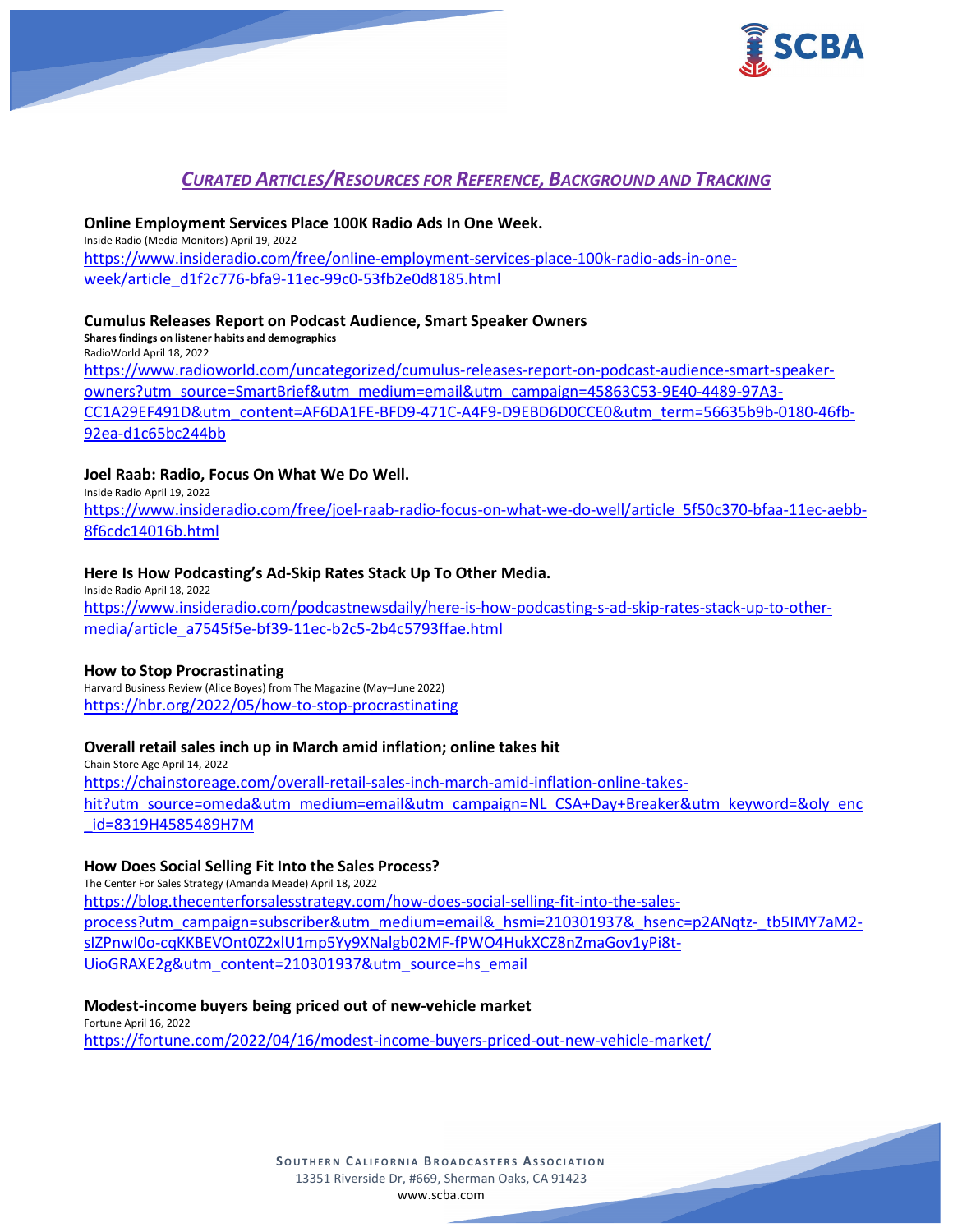

**How to Keep Your Virtual Audience Engaged** SalesFuel April 16, 2022 <https://salesfuel.com/how-to-keep-your-virtual-audience-engaged/>

**How to Respond to an Unreasonable Request** Harvard Business Review April 14, 2022 <https://hbr.org/2022/04/how-to-respond-to-an-unreasonable-request>

## **Study: Branded Social Media Posts From Radio Stations Perform Better Than Advertisers' Own Posts.**

Inside Radio (ListenFirst) April 15, 2022 [https://www.insideradio.com/free/study-branded-social-media-posts-from-radio-stations-perform-better-than](https://www.insideradio.com/free/study-branded-social-media-posts-from-radio-stations-perform-better-than-advertisers-own-posts/article_af5f9c0c-bc89-11ec-a1e8-3bea83899297.html)[advertisers-own-posts/article\\_af5f9c0c-bc89-11ec-a1e8-3bea83899297.html](https://www.insideradio.com/free/study-branded-social-media-posts-from-radio-stations-perform-better-than-advertisers-own-posts/article_af5f9c0c-bc89-11ec-a1e8-3bea83899297.html)

**5 Important Digital Marketing KPIs To Track** Forbes April 14, 2022 [https://www.forbes.com/sites/forbesagencycouncil/2022/04/14/5-important-digital-marketing-kpis-to](https://www.forbes.com/sites/forbesagencycouncil/2022/04/14/5-important-digital-marketing-kpis-to-track/?sh=4406f4b54040)[track/?sh=4406f4b54040](https://www.forbes.com/sites/forbesagencycouncil/2022/04/14/5-important-digital-marketing-kpis-to-track/?sh=4406f4b54040)

### **Radio Is the Direct Line to Offline and Online Shoppers.**

Inside Radio (The Media Audit) April 14, 2022 [https://www.insideradio.com/free/radio-is-the-direct-line-to-offline-and-online-shoppers/article\\_7d87b0a8](https://www.insideradio.com/free/radio-is-the-direct-line-to-offline-and-online-shoppers/article_7d87b0a8-bbbb-11ec-9d61-e3386ea660c2.html) [bbbb-11ec-9d61-e3386ea660c2.html](https://www.insideradio.com/free/radio-is-the-direct-line-to-offline-and-online-shoppers/article_7d87b0a8-bbbb-11ec-9d61-e3386ea660c2.html)

**RESOURCES AND ARTICLES OF INTEREST TO MANAGERS FOR PLANNING AND FORECASTING:**

## *TOP FIVE SELECTED ARTICLES/RESOURCES*

**Ad Spending Expands For 13th Consecutive Month In March, Top Categories Continue To Ebb** MediaPost April 20, 2022 [https://www.mediapost.com/publications/article/373145/ad-spending-expands-for-13th-consecutive-month](https://www.mediapost.com/publications/article/373145/ad-spending-expands-for-13th-consecutive-month-in.html?utm_source=newsletter&utm_medium=email&utm_content=headline&utm_campaign=126002&hashid=XOWE7PwdT4-lekA7MLbhQg)[in.html?utm\\_source=newsletter&utm\\_medium=email&utm\\_content=headline&utm\\_campaign=126002&hashid](https://www.mediapost.com/publications/article/373145/ad-spending-expands-for-13th-consecutive-month-in.html?utm_source=newsletter&utm_medium=email&utm_content=headline&utm_campaign=126002&hashid=XOWE7PwdT4-lekA7MLbhQg) [=XOWE7PwdT4-lekA7MLbhQg](https://www.mediapost.com/publications/article/373145/ad-spending-expands-for-13th-consecutive-month-in.html?utm_source=newsletter&utm_medium=email&utm_content=headline&utm_campaign=126002&hashid=XOWE7PwdT4-lekA7MLbhQg)

**Marketron Premieres 'Beyond Impressions' Podcast Series At NAB Show.**

Inside Radio April 20, 2022 [https://www.insideradio.com/free/marketron-premieres-beyond-impressions-podcast-series-at-nab](https://www.insideradio.com/free/marketron-premieres-beyond-impressions-podcast-series-at-nab-show/article_021fe65e-bfaa-11ec-a409-5b5ae5bd64e8.html)[show/article\\_021fe65e-bfaa-11ec-a409-5b5ae5bd64e8.html](https://www.insideradio.com/free/marketron-premieres-beyond-impressions-podcast-series-at-nab-show/article_021fe65e-bfaa-11ec-a409-5b5ae5bd64e8.html)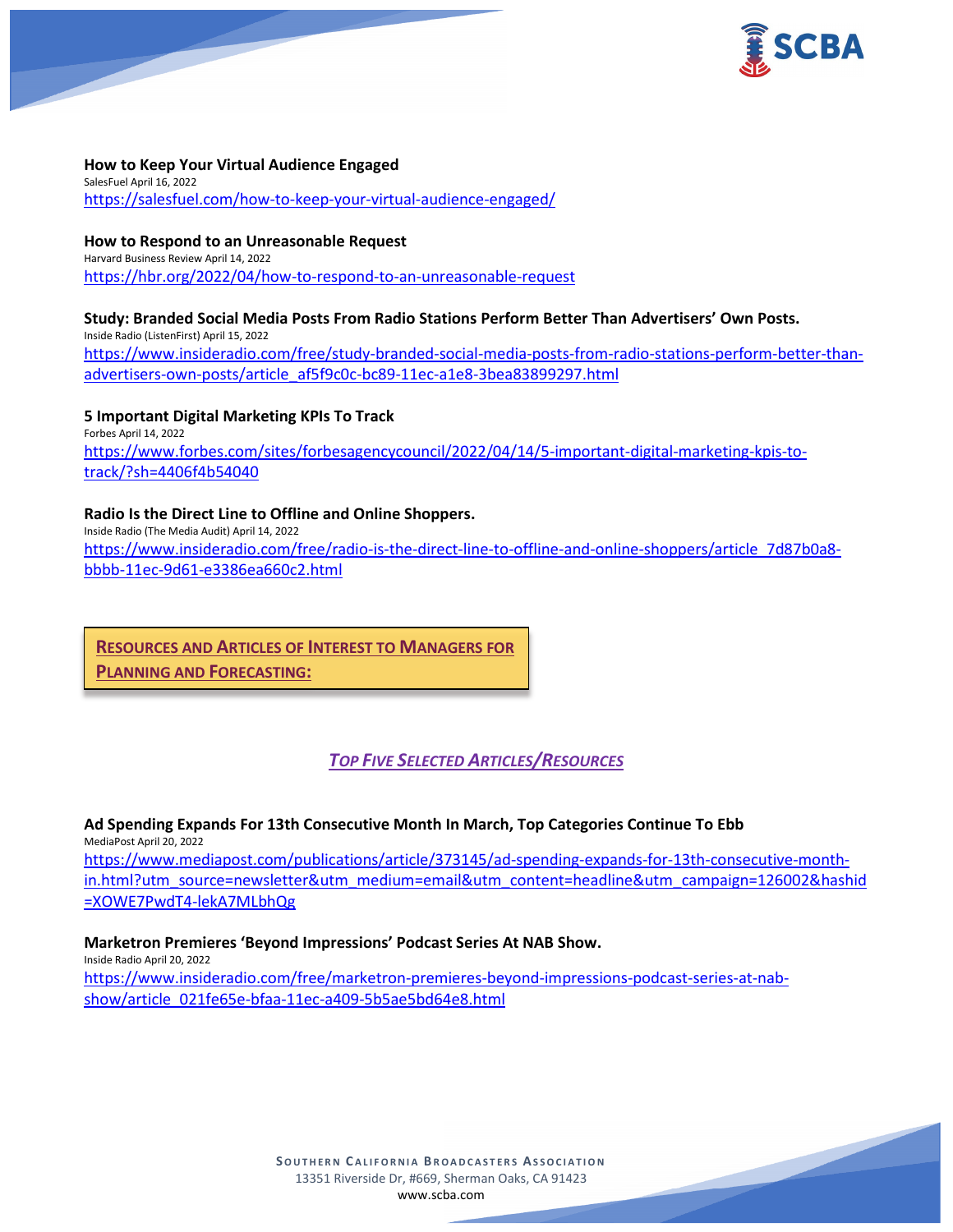

### **Borrell's latest study shows \$92 billion+ in local digital ad spend with OTT on the rise, surpassing paid search by 2025.**

Editor & Publisher April 18, 2022 [https://www.editorandpublisher.com/stories/borrells-latest-study-shows-92-billionplus-in-local-digital-ad](https://www.editorandpublisher.com/stories/borrells-latest-study-shows-92-billionplus-in-local-digital-ad-spend-with-ott-on-the-rise,224849)[spend-with-ott-on-the-rise,224849](https://www.editorandpublisher.com/stories/borrells-latest-study-shows-92-billionplus-in-local-digital-ad-spend-with-ott-on-the-rise,224849)

### **The Radio Industry Has 'Transformed.' But One Analyst Thinks Most Investors Have Yet To Grasp That.** Inside Radio (Noble Capital Markets) April 18, 2022

[https://www.insideradio.com/free/the-radio-industry-has-transformed-but-one-analyst-thinks-most-investors](https://www.insideradio.com/free/the-radio-industry-has-transformed-but-one-analyst-thinks-most-investors-have-yet-to-grasp/article_7fd0422e-bee7-11ec-8d34-c7a2e4910c3e.html)[have-yet-to-grasp/article\\_7fd0422e-bee7-11ec-8d34-c7a2e4910c3e.html](https://www.insideradio.com/free/the-radio-industry-has-transformed-but-one-analyst-thinks-most-investors-have-yet-to-grasp/article_7fd0422e-bee7-11ec-8d34-c7a2e4910c3e.html)

**Why B2B Brands Need to Embrace Buyer Intent** ANA April 14, 2022 [https://www.ana.net/miccontent/show/id/ii-2022-04-b2b-buyers](https://www.ana.net/miccontent/show/id/ii-2022-04-b2b-buyers-intent?st3=220418smartbrief&utm_medium=email&utm_source=smartbrief&utm_campaign=mkc2204-bm)[intent?st3=220418smartbrief&utm\\_medium=email&utm\\_source=smartbrief&utm\\_campaign=mkc2204-bm](https://www.ana.net/miccontent/show/id/ii-2022-04-b2b-buyers-intent?st3=220418smartbrief&utm_medium=email&utm_source=smartbrief&utm_campaign=mkc2204-bm)

## *CURATED ARTICLES/RESOURCES FOR REFERENCE, BACKGROUND AND TRACKING*

**Why Radio Needs More Epic Fails** Jacobs Media Strategies (Fred Jacobs) April 20, 2022 <https://jacobsmedia.com/why-radio-needs-more-epic-fails/>

## **4 Reasons Accountability Is Missing in a Sales Team**

The Center For Sales Strategy (Stephanie Stoll) April 20, 2022 [https://blog.thecenterforsalesstrategy.com/4-reasons-accountability-is-missing-in-a-sales](https://blog.thecenterforsalesstrategy.com/4-reasons-accountability-is-missing-in-a-sales-team?utm_campaign=subscriber&utm_medium=email&_hsmi=210558083&_hsenc=p2ANqtz-_UI5DEOpRhF-joOPQtF3_5nYPr8UhlMhnn1YtZVSg297B58o8FABpxLlsGluFw4RSNonT3Ne9oRHDSz_bnlQWxClv87A&utm_content=210558083&utm_source=hs_email)team?utm\_campaign=subscriber&utm\_medium=email&\_hsmi=210558083&\_hsenc=p2ANgtz-\_UI5DEOpRhF[joOPQtF3\\_5nYPr8UhlMhnn1YtZVSg297B58o8FABpxLlsGluFw4RSNonT3Ne9oRHDSz\\_bnlQWxClv87A&utm\\_conte](https://blog.thecenterforsalesstrategy.com/4-reasons-accountability-is-missing-in-a-sales-team?utm_campaign=subscriber&utm_medium=email&_hsmi=210558083&_hsenc=p2ANqtz-_UI5DEOpRhF-joOPQtF3_5nYPr8UhlMhnn1YtZVSg297B58o8FABpxLlsGluFw4RSNonT3Ne9oRHDSz_bnlQWxClv87A&utm_content=210558083&utm_source=hs_email) [nt=210558083&utm\\_source=hs\\_email](https://blog.thecenterforsalesstrategy.com/4-reasons-accountability-is-missing-in-a-sales-team?utm_campaign=subscriber&utm_medium=email&_hsmi=210558083&_hsenc=p2ANqtz-_UI5DEOpRhF-joOPQtF3_5nYPr8UhlMhnn1YtZVSg297B58o8FABpxLlsGluFw4RSNonT3Ne9oRHDSz_bnlQWxClv87A&utm_content=210558083&utm_source=hs_email)

## **Triton Digital Drops MRC Accreditation, Switching To Podcast-Friendly Alternative.**

Inside Radio April 19, 2022 [https://www.insideradio.com/podcastnewsdaily/triton-digital-drops-mrc-accreditation-switching-to-podcast](https://www.insideradio.com/podcastnewsdaily/triton-digital-drops-mrc-accreditation-switching-to-podcast-friendly-alternative/article_49358be2-c000-11ec-a39c-6bbd24e9060e.html)[friendly-alternative/article\\_49358be2-c000-11ec-a39c-6bbd24e9060e.html](https://www.insideradio.com/podcastnewsdaily/triton-digital-drops-mrc-accreditation-switching-to-podcast-friendly-alternative/article_49358be2-c000-11ec-a39c-6bbd24e9060e.html)

## **Upfront Ad Price Inflation Vs. Consumer Cost Inflation: Who Wins This Battle?**

MediaPost April 19, 2022

[https://www.mediapost.com/publications/article/373057/upfront-ad-price-inflation-vs-consumer-cost](https://www.mediapost.com/publications/article/373057/upfront-ad-price-inflation-vs-consumer-cost-infla.html?utm_source=newsletter&utm_medium=email&utm_content=readmore&utm_campaign=125991&hashid=GkaoK9PSSKGhs-uNohSxFw)[infla.html?utm\\_source=newsletter&utm\\_medium=email&utm\\_content=readmore&utm\\_campaign=125991&ha](https://www.mediapost.com/publications/article/373057/upfront-ad-price-inflation-vs-consumer-cost-infla.html?utm_source=newsletter&utm_medium=email&utm_content=readmore&utm_campaign=125991&hashid=GkaoK9PSSKGhs-uNohSxFw) [shid=GkaoK9PSSKGhs-uNohSxFw](https://www.mediapost.com/publications/article/373057/upfront-ad-price-inflation-vs-consumer-cost-infla.html?utm_source=newsletter&utm_medium=email&utm_content=readmore&utm_campaign=125991&hashid=GkaoK9PSSKGhs-uNohSxFw)

## **Broadcasters See Wearables As 'Step In Right Direction' To Improving PPM Compliance Rates.**

Inside Radio April 18, 2022 [https://www.insideradio.com/free/broadcasters-see-wearables-as-step-in-right-direction-to-improving-ppm](https://www.insideradio.com/free/broadcasters-see-wearables-as-step-in-right-direction-to-improving-ppm-compliance-rates/article_cb165a16-bee7-11ec-a5c7-9745cc07d45a.html)[compliance-rates/article\\_cb165a16-bee7-11ec-a5c7-9745cc07d45a.html](https://www.insideradio.com/free/broadcasters-see-wearables-as-step-in-right-direction-to-improving-ppm-compliance-rates/article_cb165a16-bee7-11ec-a5c7-9745cc07d45a.html)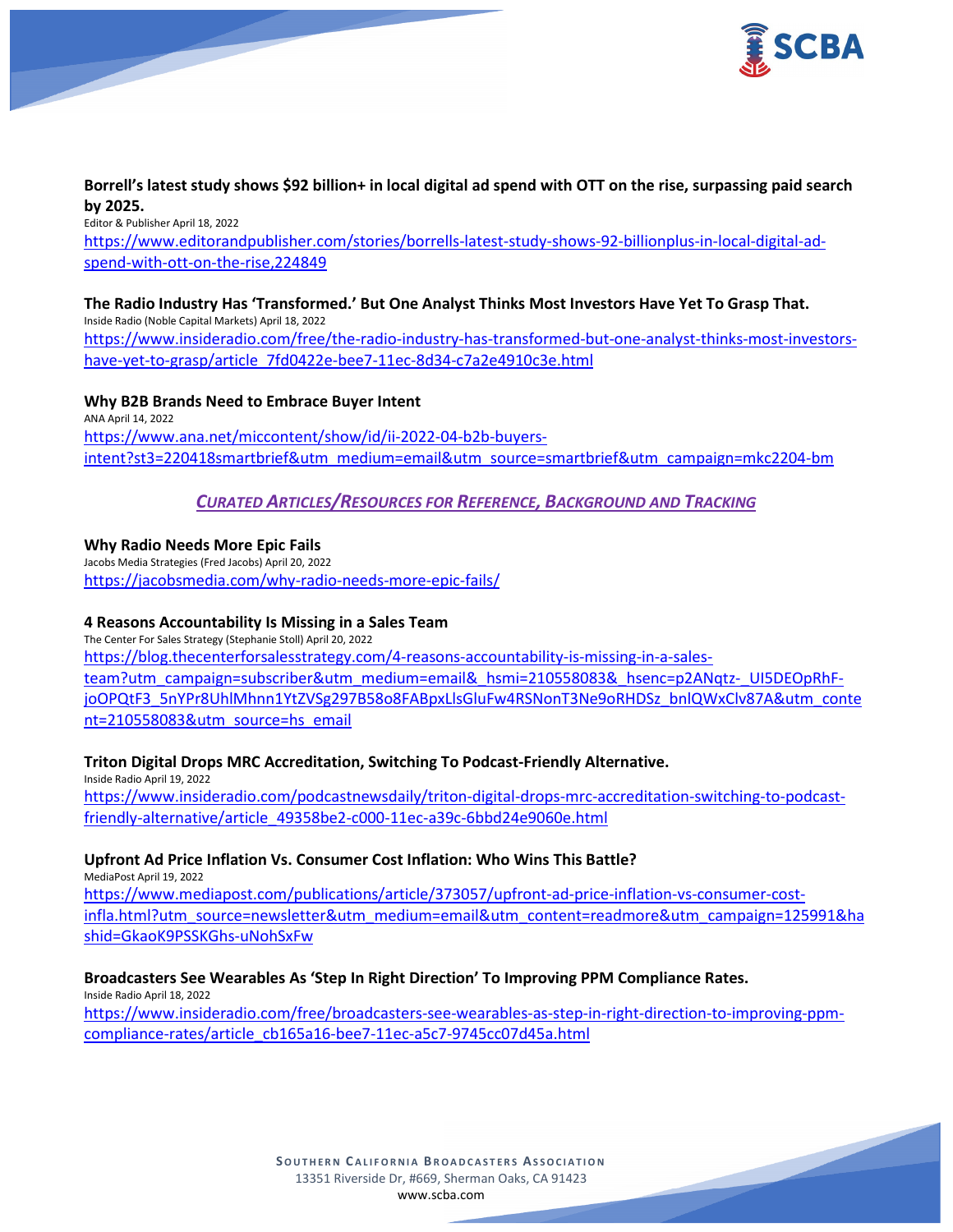

### **Is Your Management-Speak Reducing Your Credibility?**

SalesFuel April 16, 2022 <https://salesfuel.com/is-your-management-speak-reducing-your-credibility/>

### **Nielsen Updates PPM 'Headphone Adjustment Factor' Starting With April Survey.**

Inside Radio April 15, 2022 [https://www.insideradio.com/free/nielsen-updates-ppm-headphone-adjustment-factor-starting-with-april](https://www.insideradio.com/free/nielsen-updates-ppm-headphone-adjustment-factor-starting-with-april-survey/article_fabf2c30-bc89-11ec-a96f-133163cc9186.html)[survey/article\\_fabf2c30-bc89-11ec-a96f-133163cc9186.html](https://www.insideradio.com/free/nielsen-updates-ppm-headphone-adjustment-factor-starting-with-april-survey/article_fabf2c30-bc89-11ec-a96f-133163cc9186.html)

**IAB Upfronts to Include iHeart, NPR and WBUR** Radio Ink April 15, 2022 [https://radioink.com/2022/04/15/iab-upfronts-to-include-iheart-npr-and](https://radioink.com/2022/04/15/iab-upfronts-to-include-iheart-npr-and-wbur/?vgo_ee=g4MdIIvetgiR1mkR7kijJ4BI1h38V58Ke8bVrp%2FmcsM%3D)[wbur/?vgo\\_ee=g4MdIIvetgiR1mkR7kijJ4BI1h38V58Ke8bVrp%2FmcsM%3D](https://radioink.com/2022/04/15/iab-upfronts-to-include-iheart-npr-and-wbur/?vgo_ee=g4MdIIvetgiR1mkR7kijJ4BI1h38V58Ke8bVrp%2FmcsM%3D)

**A Radio-Focused Research Partnership Arises For RAB**

Radio + TV Business Report April 14, 2022 <https://www.rbr.com/a-radio-focused-research-partnership-arises-for-rab/>

#### **Growth Rate For Digital Ad Revenue Wanes As Recovery Persists**

MedPost April 12, 2022 [https://www.mediapost.com/publications/article/372926/growth-rate-for-digital-ad-revenue-wanes-as](https://www.mediapost.com/publications/article/372926/growth-rate-for-digital-ad-revenue-wanes-as-recove.html?utm_source=newsletter&utm_medium=email&utm_content=headline&utm_campaign=125936&hashid=o5sexdpQRQeeqa1Ux78qbw)[recove.html?utm\\_source=newsletter&utm\\_medium=email&utm\\_content=headline&utm\\_campaign=125936&h](https://www.mediapost.com/publications/article/372926/growth-rate-for-digital-ad-revenue-wanes-as-recove.html?utm_source=newsletter&utm_medium=email&utm_content=headline&utm_campaign=125936&hashid=o5sexdpQRQeeqa1Ux78qbw) [ashid=o5sexdpQRQeeqa1Ux78qbw](https://www.mediapost.com/publications/article/372926/growth-rate-for-digital-ad-revenue-wanes-as-recove.html?utm_source=newsletter&utm_medium=email&utm_content=headline&utm_campaign=125936&hashid=o5sexdpQRQeeqa1Ux78qbw)

### **Partnership Creates OTT Resource**

Radio Ink April 13, 2022 <https://radioink.com/2022/04/13/partnership-creates-ott-resource/>

### **Nielsen PPM Audience Weekly Trends**

**Here are the audience trends for our PPM markets for March Week 4 (March 31 - April 6, 2022).** 

## **Los Angeles (Metro 12+ Population 11,369,600)**

**AQH:**

Nov Monthly - 678,200 Dec Monthly - 662,200 Hol Monthly - 613,500

Jan Monthly - 580,600 Feb Monthly - 620,100 Mar Monthly - 608,100

Apr Week 1 - 602,000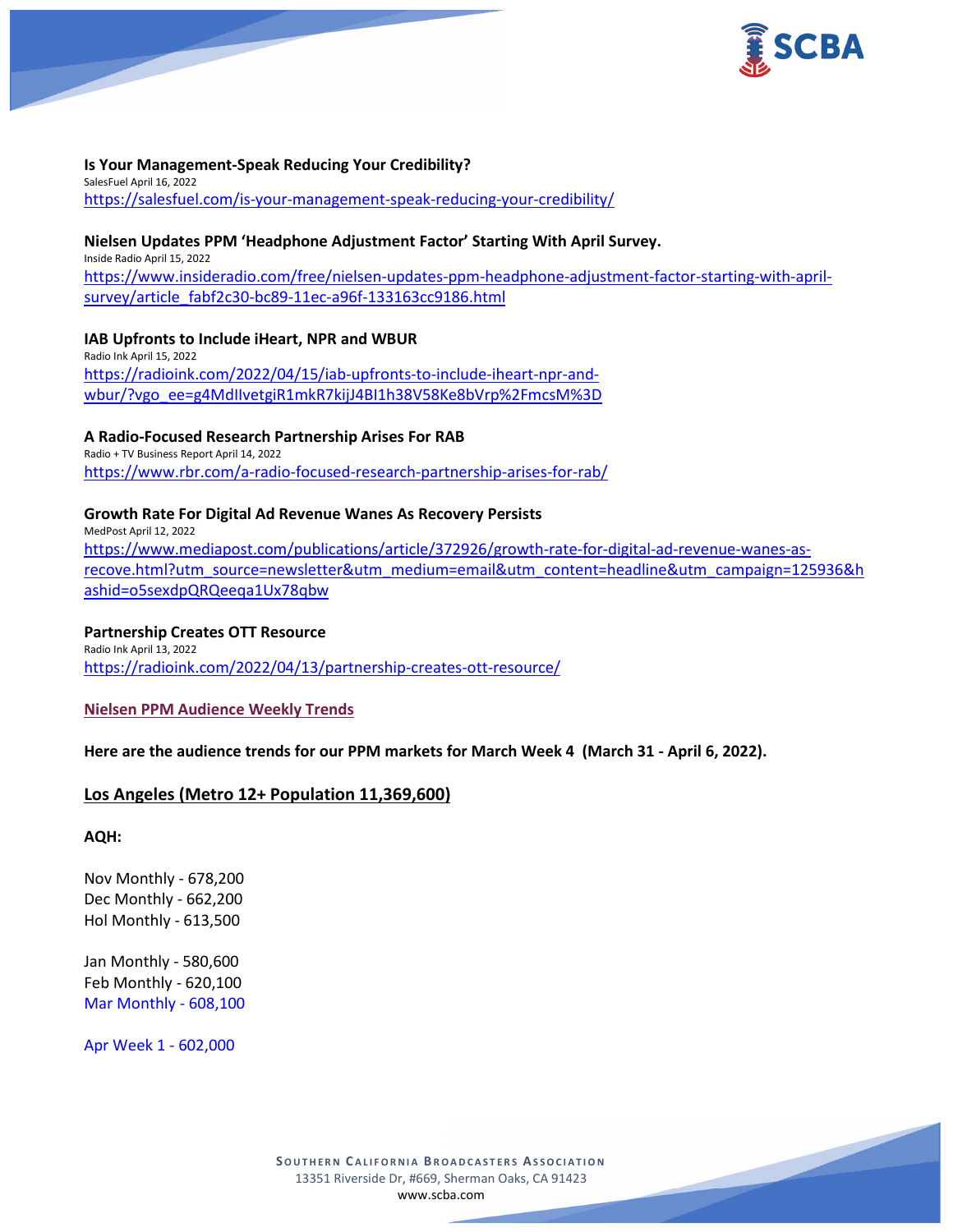

## **Cume:**

Nov Monthly - 10,281,100 Dec Monthly - 10,414,000 Hol Monthly - 10,147,400

Jan Monthly - 9,902,300 Feb Monthly -10,026,000 Mar Monthly - 10,149,100

Apr Week 1 - 10,085,300

## **Riverside/San Bernardino (Metro 12+ Population 2,172,100)**

### **AQH:**

Nov Monthly - 119,700 Dec Monthly - 114,800 Hol Monthly - 95,700

Jan Monthly - 99,400 Feb Monthly -113,800 Mar Monthly - 124,500

Apr Week 1 - 122,200

## **Cume:**

Nov Monthly - 1,936,300 Dec Monthly - 1,904,700 Hol Monthly - 1,810,400

Jan Monthly - 1,810,400 Feb Monthly - 1,894,000 Mar Monthly - 1,921,700

Apr Week 1 - 1,832,700

## **San Diego (Metro 12+ Population 2,881,200)**

### **AQH:**

Nov Monthly - 141,400 Dec Monthly - 131,500 Hol Monthly - 118,500

> **SOUTHERN C ALIFORNIA B ROADCASTERS ASSOCIATION** 13351 Riverside Dr, #669, Sherman Oaks, CA 91423 [www.scba.com](http://www.scba.com/)